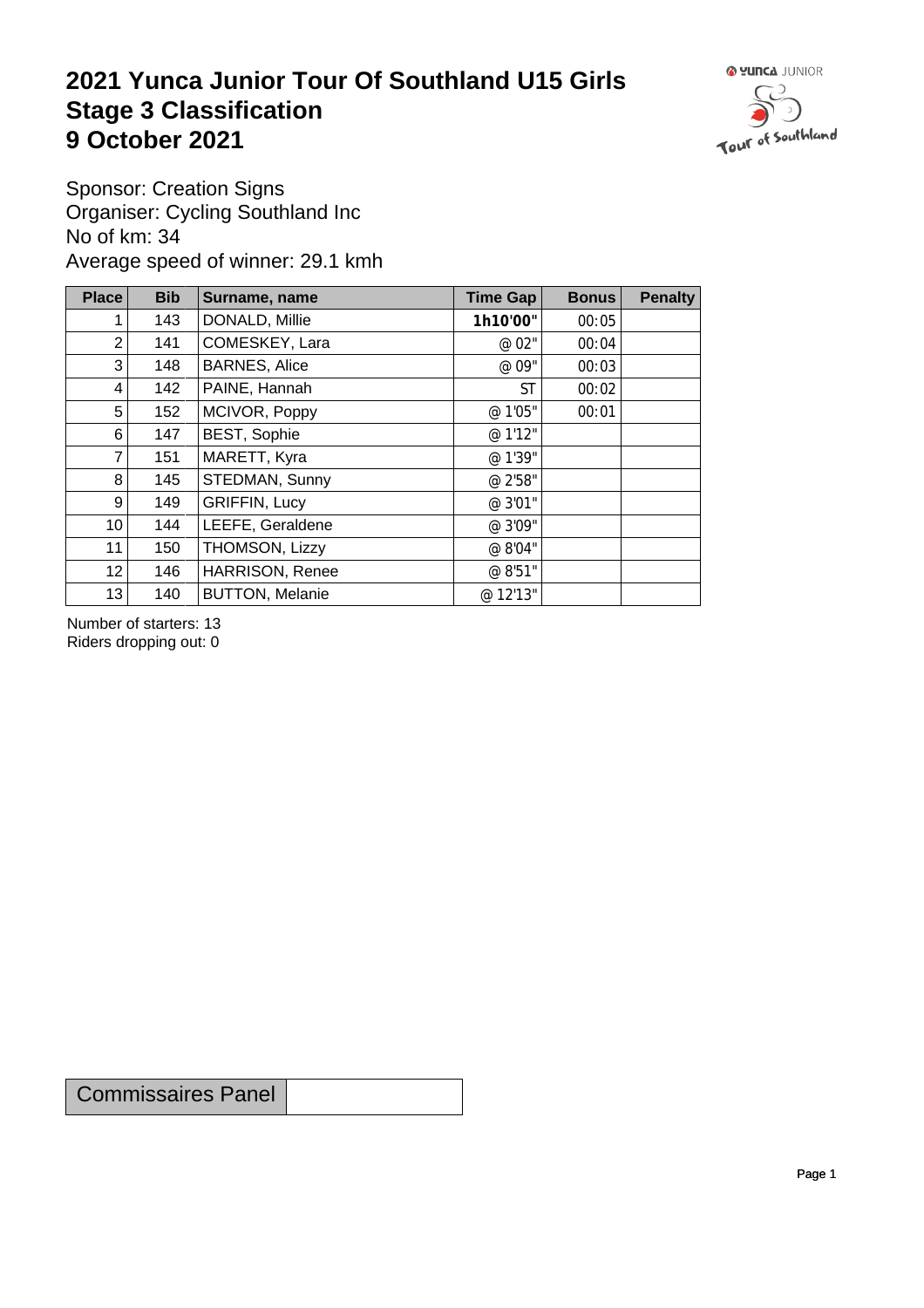## **2021 Yunca Junior Tour Of Southland U15 Girls General Classification (Stage 3)**<br> **9 October 2021 9 October 2021**



Organiser: Cycling Southland Inc

| Place           | <b>Bib</b> | Surname, name          | <b>Time Gap</b> |
|-----------------|------------|------------------------|-----------------|
|                 | 143        | DONALD, Millie         | 1h41'59"        |
| $\overline{2}$  | 141        | COMESKEY, Lara         | @ 25"           |
| 3               | 148        | <b>BARNES, Alice</b>   | @ 36"           |
| 4               | 142        | PAINE, Hannah          | @ 37"           |
| 5               | 152        | MCIVOR, Poppy          | @ 1'48"         |
| 6               | 147        | <b>BEST, Sophie</b>    | @ 1'49"         |
| 7               | 151        | MARETT, Kyra           | @ 2'11"         |
| 8               | 145        | STEDMAN, Sunny         | @ 3'41"         |
| 9               | 144        | LEEFE, Geraldene       | @ 3'43"         |
| 10              | 149        | <b>GRIFFIN, Lucy</b>   | @ 5'42"         |
| 11              | 146        | HARRISON, Renee        | @ 10'46"        |
| 12 <sub>2</sub> | 150        | THOMSON, Lizzy         | @ 11'53"        |
| 13              | 140        | <b>BUTTON, Melanie</b> | @ 16'50"        |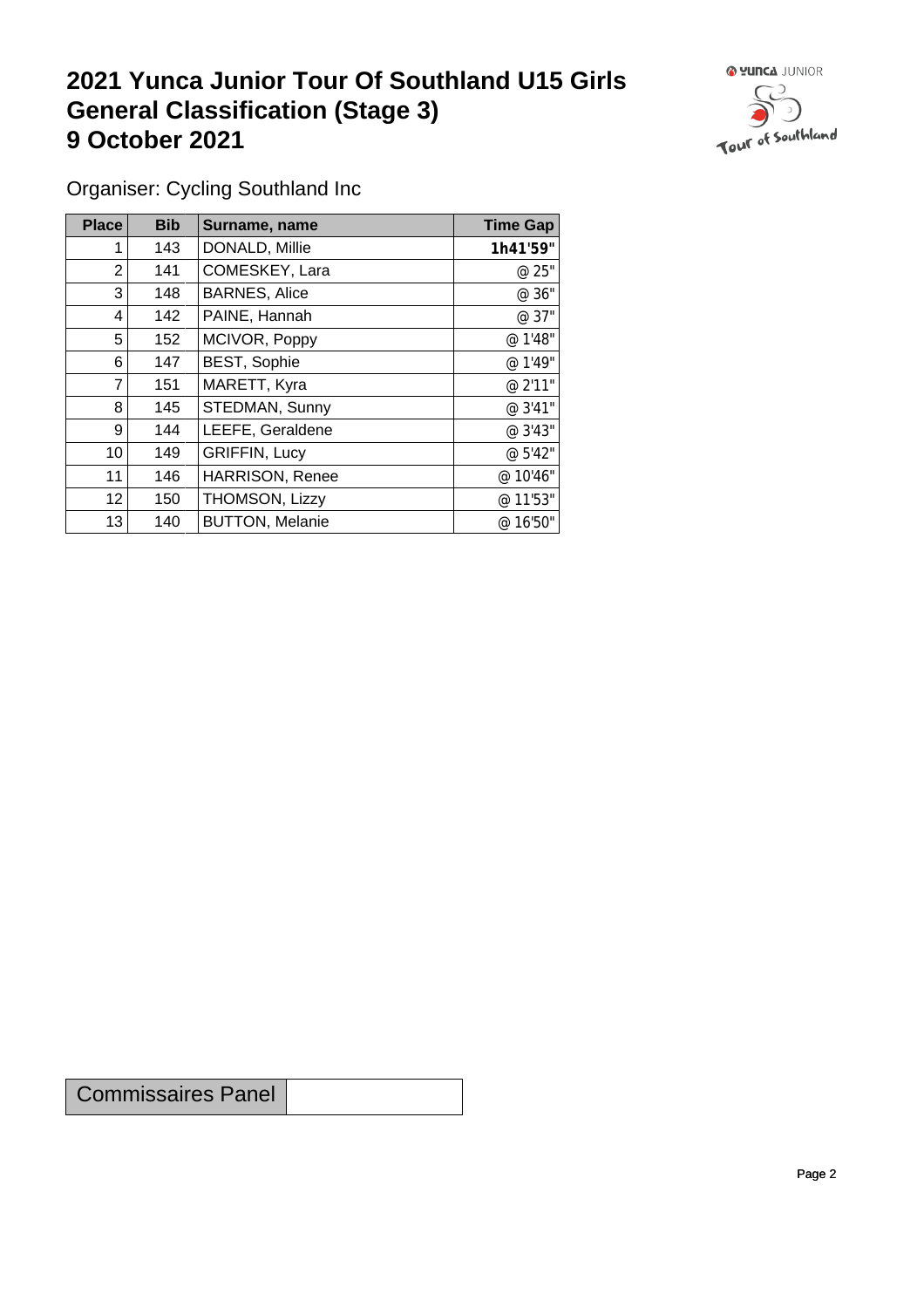## **2021 Yunca Junior Tour Of Southland U15 Girls Sprint Classification (Stage 3) 9 October 2021 19 October 2021**



Organiser: Cycling Southland Inc

| <b>Place</b> | <b>Bib</b> | Surname, name        | <b>Points</b> |
|--------------|------------|----------------------|---------------|
|              | 143        | DONALD, Millie       | 16            |
| ≏            | 145        | STEDMAN, Sunny       | 4             |
| 3            | 142        | PAINE, Hannah        | 3             |
| 4            | 141        | COMESKEY, Lara       | ◠             |
| 5            | 144        | LEEFE, Geraldene     | ⌒             |
| 6            | 148        | <b>BARNES, Alice</b> |               |